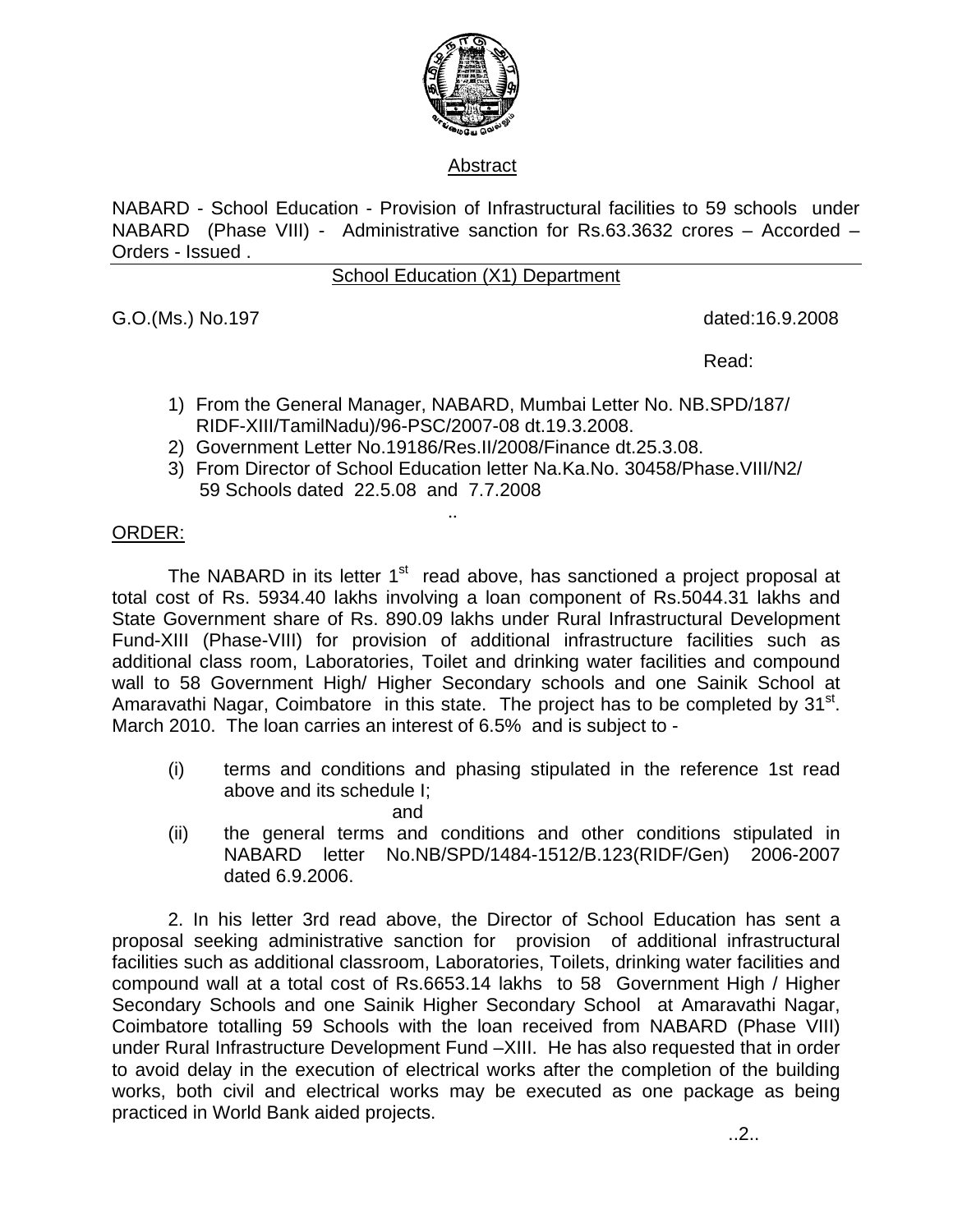3. The Government, after careful examination of the proposal of the Director of School Education, consider that as the estimates have been prepared based on schedule of rates for 2008-2009, the 5% additional provision in the estimate may be disallowed. Accordingly, the Government accord administrative sanction for provision of additional infrastructural facilities such as classrooms, laboratories, toilets drinking water facilities and compound wall at a total cost of Rs.63.3632 Crores in 58 Government High and Higher Secondary Schools and one Sainik School at Amaravathi Nagar, Coimbatore totalling 59 Schools as per annexure I of this order. The sanction involves a NABARD loan component of Rs.5044.31 lakhs and State Government share of Rs. 1292.01 lakhs (Total 5044.31 + 1292.01 = 6336.32 lakhs).

4. The Government also direct that among the above said 59 schools the expenditure of Rs.1736.98 lakhs on 16 schools as per Annexure-II of this order which have more than 30% Scheduled Caste/Scheduled Tribe students has to be debited under the following head of account:-

"4202 Capital Outlay on Education, Sports, Arts and Culture - 01. General Education – 789. Special Component Plan for Scheduled Castes Schemes in the Eleventh Five Year Plan – II. State Plan. JA. Construction of School Buildings and other infrastructural facilities with loan assistance from NABARD under Rural Infrastructure Development Fund under Special Component Plan – 16. Major works (DPC 4202 01 789 JA 1605)

 The expenditure of Rs.4599.34 lakhs on the remaining 43 schools as per Annexure-III of this order has to be debited under the following head of account :-

"4202 Capital Outlay on Education, Sports, Arts and Culture - 01. General Education -202. Secondary Education-Schemes in the Eleventh Five Year Plan – II State Plan – JG Construction of School Buildings and other infrastructural facilities with Loan Assistance from NABARD Under RIDF-16. Major Works (DPC 4202 01 202 JG 1605)

5. The Government also permit the Director of School Education to execute both civil and electrical works as one package as being practiced in World Bank Aided Projects so as to avoid delay in the execution of electrical works after the completion of the building works. The Director of School Education is also permitted to follow the other existing procedures.

6. The Director of School Education will be the estimating, reconciling and controlling authority. He will monitor the progress of the execution of the scheme and send periodical progress report and completion certificate to the Government.

..3..